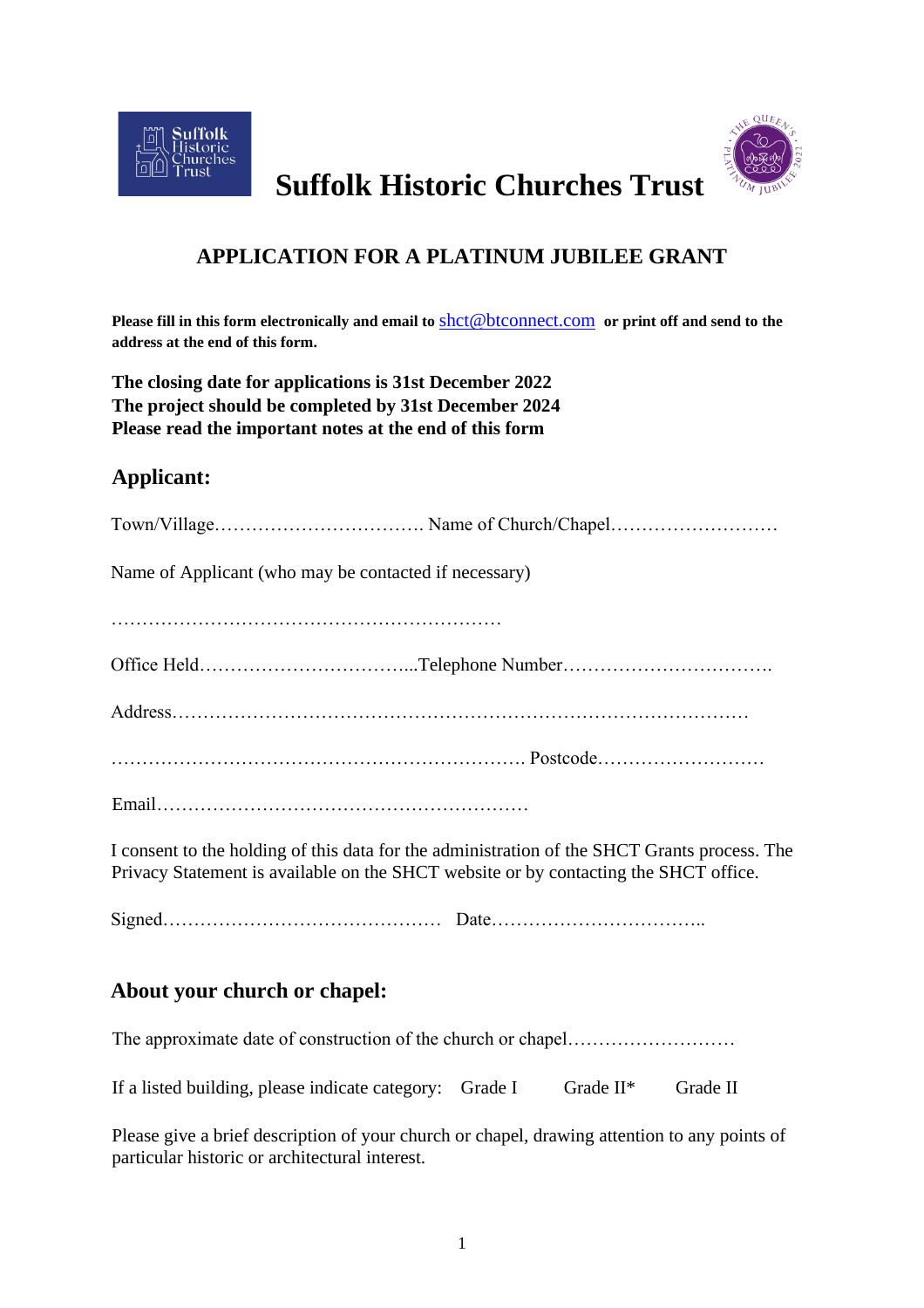What is the population of your parish? (adults only) ………..

What is your active church membership? ………..

How do you ensure that the public has reasonable access to the church?

Does your Church subscribe as a 'Friend' of the Suffolk Historic Churches Trust? ……….

Does your church support the Suffolk Churches Ride and Stride? ………..

Your architect's name and address (if relevant)

Name(s) and address(es) of your proposed contractor(s)

Estimated start and completion dates. …………………………..

#### **Works:**

Please set out clearly a summary of the project and how it will benefit the church membership and wider community.

Give details of the works required.

Specify the costs and include fees.

Give the total cost of the project showing the VAT total separately.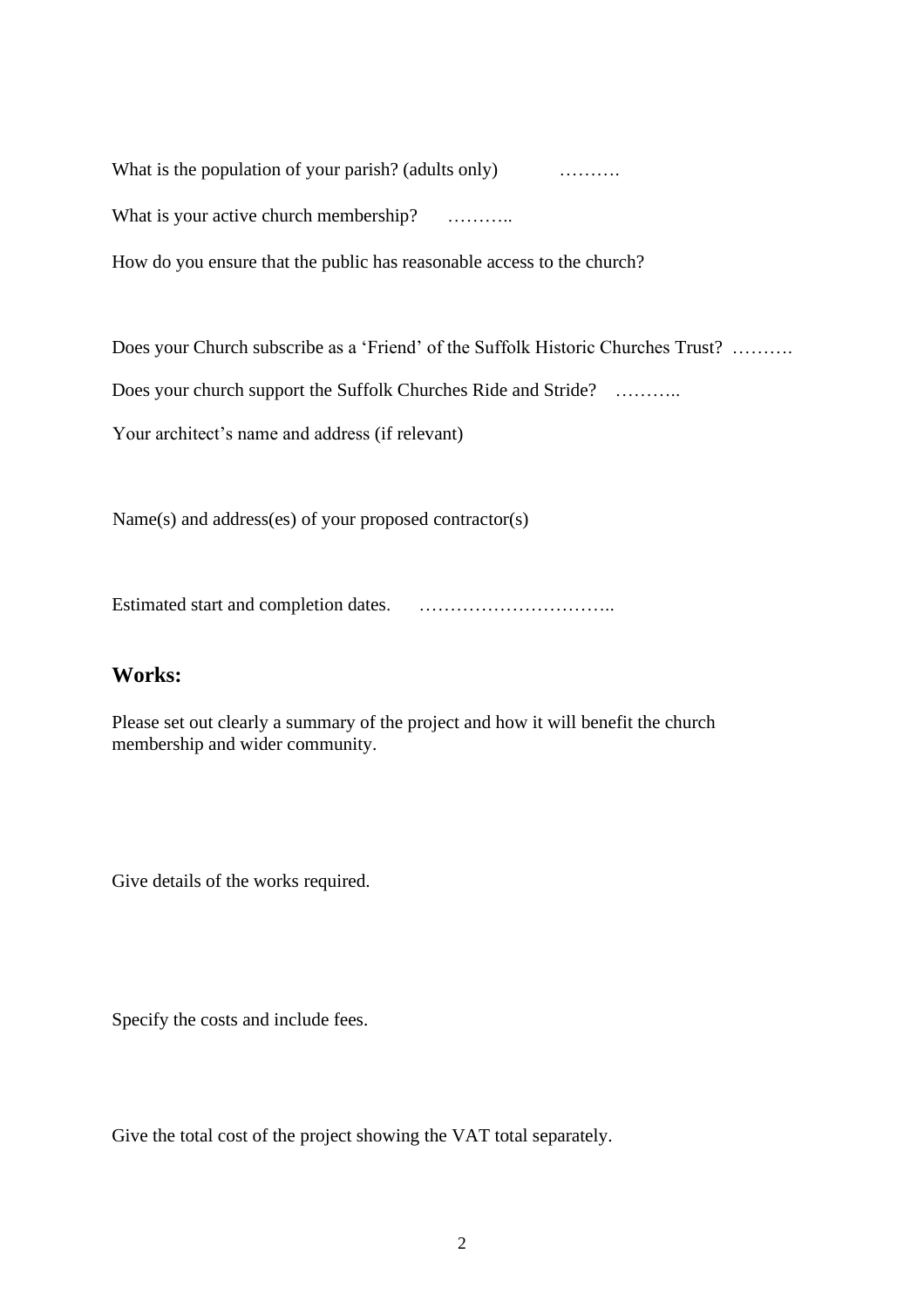Is it intended that SHCT is to provide the entire funding for the project?

If other funding will also be used, please indicate the sources and amounts.

#### **The application is supported by:**

 $\Box$  Evidence that a faculty (or other valid permission) has been applied for.

 $\Box$  Architect's schedule of work (if required)

 $\Box$  Copy of contractor's estimates.

**Two** signatures are required, at least one of which must be that of the Rector, Vicar or Minister, Parochial Church Council Secretary, Churchwarden, or equivalent officer.

The Secretary, Grants Committee Suffolk Historic Churches Trust Brinkleys, Hall Street Long Melford Suffolk, CO10 9JR

Telephone/Fax: 01787 883884 e-mail: shct@btconnect.com web: [www.shct.org.uk](http://www.shct.org.ukj/)

N.B. All applications will be acknowledged. If no acknowledgment is received please contact the office.

**Notes:**

**1. Generally, the grants will not exceed £5,000 and will be expected to cover the bulk if not the entire costs of the project including any faculty fee [charged by the Diocese].**

**2. No structural work will be considered.**

**3. Work to be considered may include, but not exclusively: clocks, monuments, paintings, textiles, books, organs, stained glass and wooden objects.**